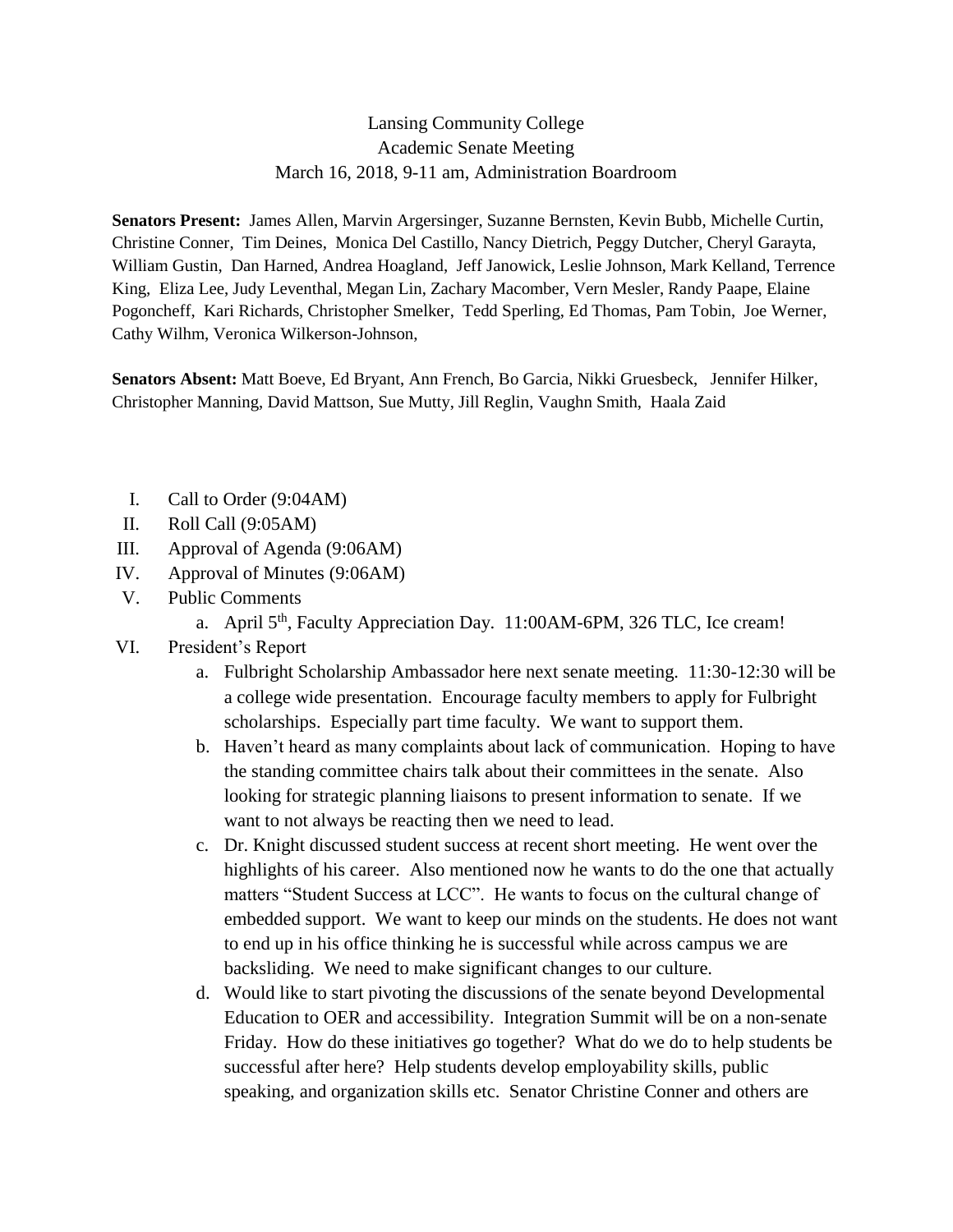putting this together around April 20<sup>th</sup>. The work and the students don't disappear in the summer.

- VII. Provost's Report
	- a. Embedded academic support team (EAST) forums are being scheduled. Open to all members of the college. Staff, admin, faculty, etc. Will be sending out an email across campus and will have 6 scheduled for main campus and two for West campus. .Monday March 26 5:00-6:00PM, Tuesday March 27, 12:00 - 1:00PM, Friday March 30 2:00-3:00PM, Tuesday April 3, 5:00-6:00PM, Wednesday April 4 Thursday April 5 1:00-2:00PM. Discussion topics include tutoring, supplemental instruction, team teaching, boot camps, national best practices, etc. Anything that might help a student succeed in a college level course. We want to share thoughts and ideas. Learn about EAST progress and the timeline. We want to think out of the box. Take part in designing a new model.
	- b. There is a Challenge Grant that we are working with veterans on campus. Michigan Center for Student Success is a subgroup of Michigan Community Colleges. Grant from the Kresge foundation that supports Michigan veteran educators. Aimed to raise military familiarity with educators. LCC has a target of 171 taking the online trainings. June 30, 2018 is deadline to complete training module. Will be sending out link to go to training video. Want to meet or beat other community colleges. Raising military cultural competency among educators.
	- c. Reminder of accessibility initiative going on. Not just because it's the law but it's the right thing to do. We used to have a case by case model. We are aiming for universal design. We want our website to also be accessible by this deadline. It will help everyone.
	- d. Google Days (Grow with Google) went well. Looking to have a partnership with Google. Perhaps be a google hub. Looking at tech careers and CEWD. We have something really good with them and would like to continue. Google goggles were a big hit.
	- e. There was a national walk out for students on Wednesday. Various students walked off campus at 10:00AM. This is a "Mass shooting generation." They have never known a time without mass shootings. Difficult for us to relate.
- VIII. OER/Open Ed (OER Project Manager Regina Gong & Faculty Member Jim Luke)
	- a. Regina Gong: Completed kick off training for all faculty awardees. Now on third round. We launched in October. In other colleges, one round lasts a year. We are not interested in incremental changes. The second round awardees will be implementing spring 2019. First round awardees will be implementing Fall 2018. Third round deadline is next Friday, March 23 for Fall 2019. Out of a group of 28 community colleges, 15 have an OER initiative in Michigan. For Spring 2018,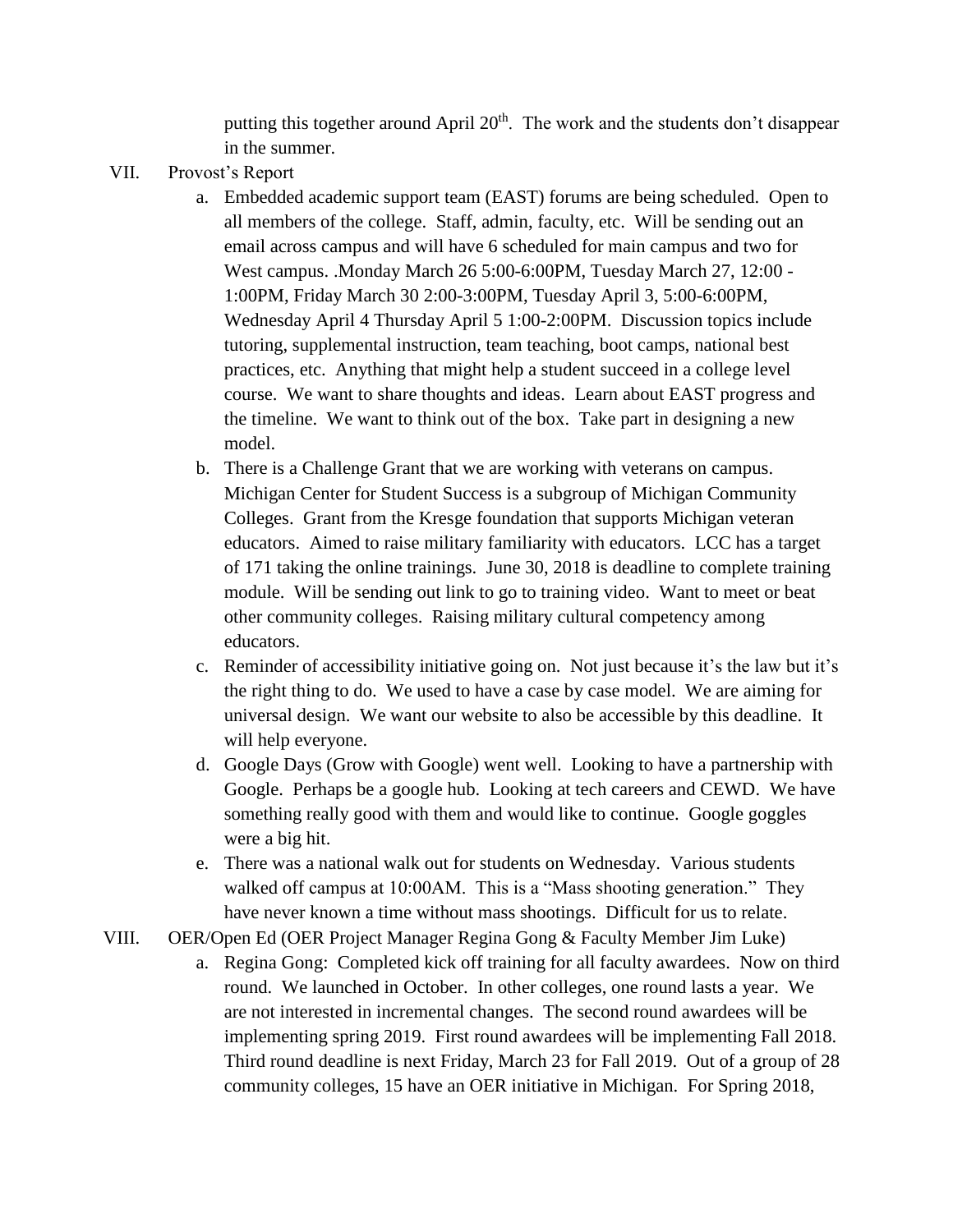LCC ranked  $3<sup>rd</sup>$  in savings. GRCC is number 1 at about \$500,000. WCC has 28 courses using OER but about \$400,000 savings. LCC 27 courses, \$365,000. Fall 2018 we will be number 1 because of the grants. Please talk to your constituents about OER. It is not just savings for our students but it also allows faculty to engage in innovative teaching practices. Save the date. OER summit during PD days will be May 9<sup>th</sup> in Dart auditorium. There will be faculty conversations around OER. There will also be a student panel. We are doing this because of them.

- b. We have engaged with Lumen Learning, they are coming March 23 for training. The sign-up sheet is in the Star. Starts at 8:30AM with breakfast and lunch. Sign up by Monday March 19.
- c. Jim Luke: StarPress, OER publishing platform, textbooks, and courseware. Please send all questions or thoughts to [openlcc@lcc.edu](mailto:openlcc@lcc.edu) or [lukej@lcc.edu.](mailto:lukej@lcc.edu) There is substantial evidence that use of OER in classrooms is never worse than published materials. It is frequently better. High student success and retention. LCC is the first CC in North America with our own E-book publishing platform. We will be able to generate printed versions of the books, and output into kindle or PDF etc. What happens when the \$500,000 from the board is gone? What happens after the OER is written? How does it get out? Starpress.openlcc.net/ This is very fresh, about 1 week old. Version 0.1. Modeled off of schools in British Columbia BCcampus. Providing code and guidance. We are rapidly trying to learn and configure StarPress. Working on print pdf, accessibility, math typography, shared image library, textbook art, connection import cloning from other pressbooks like BCcampus SUNY Hawaii, import and cloning and editing of OpenStax. For awardees and everyone else there is a social chat. OER.openlcc.net. Professional development is one of the next steps.
- d. Senator Jeff Janowick: When he finished OER, one of the issues with students is that it is on D2L in multiple formats but many wanted a printed copy. Some students really want that paper copy and hopefully this will help provide that in an easy way. Also, many students want it in a different way and not just a PDF on laptop.
- e. Jim Luke: We are going to have to talk to admin and others about putting together a team. How do we make it easy to turn digital into hard copy book?
- IX. Accessibility Update (Senator Leslie Johnson)
	- a. There are two things. ADA compliant and making courses accessible to all students. What we are really looking at WC3WCG2.0. There are three standards. AAA is hard to get. Michigan State is going for AA and that is what we are going for. Making all content accessible by July 30, 2019. As expected, faculty did not hesitate. Most started to work. CTE workshops have waiting lists. Research is showing that learning styles aren't real. We don't have one way to learn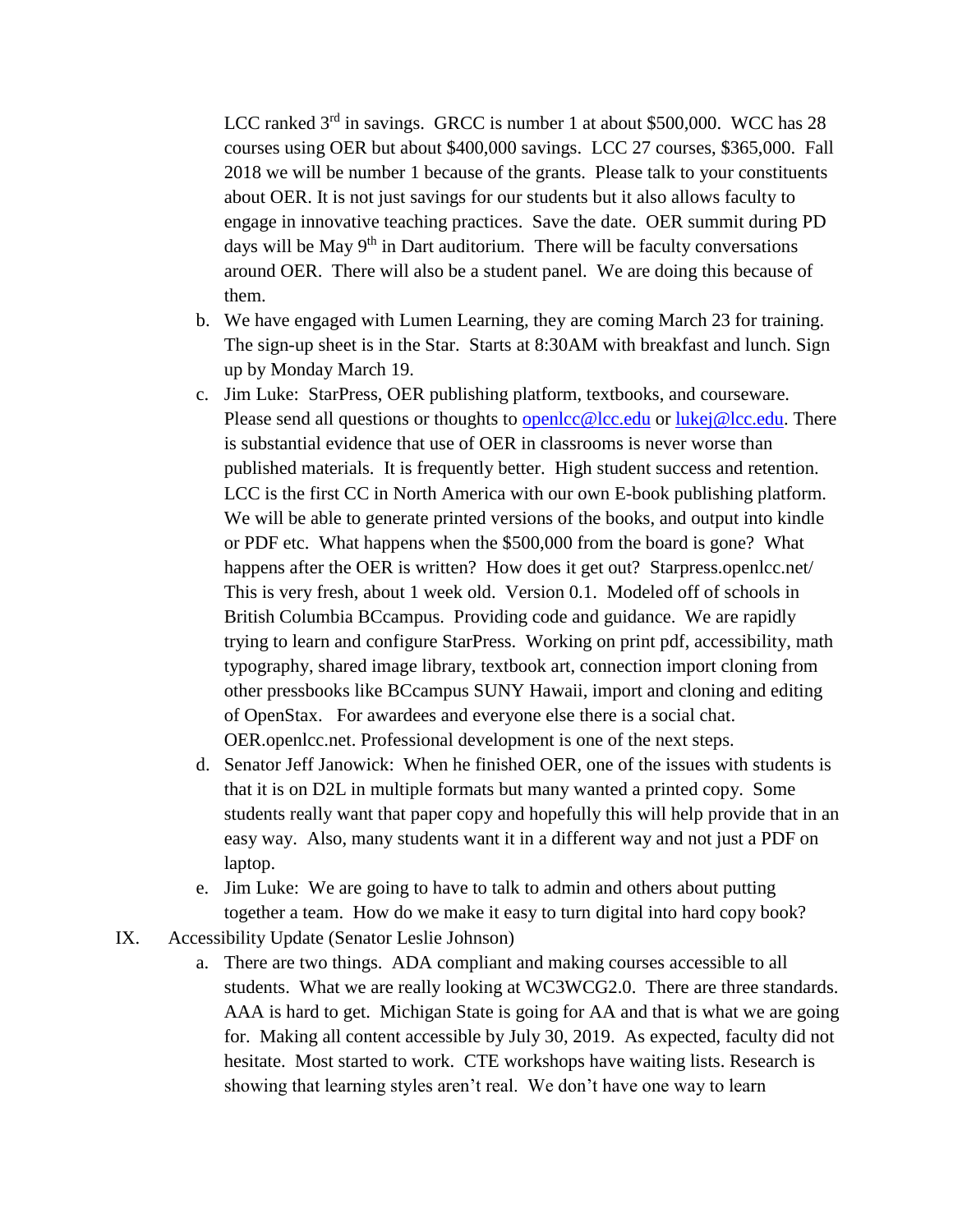anymore. Our brain needs multiple pathways. Visually, tactually, orally, etc. builds multiple pathways and better recall and learning. May 15<sup>th</sup> Professional activity days will have accessibility presentations. E-learning will show how to check your course and make sure it is all accessible. At least one resource/work room will be staffed, includes invites to support staff since they will also have a lot of documents that need to be accessible. No outside speaker, the planning committee decided to have our own speak to us. [www.section508.gov](http://www.section508.gov/) what are the legal requirements. Stay aware of CTE workshops as we go. Some disciplines will be hit more than others but it will be a learning experience.

- b. Senior Vice President Lisa Webb Sharpe: Presentation today was distributed in hard copy. Make sure to send things ahead of time. It may take students longer to absorb material. For a person who has an impairment and needs the extra time, having all materials available on day one is incredibly helpful. Give students a fair chance to digest the material.
- c. Senator James Allen: I don't know what I don't know. I put up worksheet or PPT and I don't know if they are accessible.
- d. Senator Leslie Johnson: Going through the CTE workshop will help. A lot of us will be dealing with word documents. Under "file" there is an accessibility checker.
- e. Senator Mark Kelland: Two meetings from now we will have E-learning and student access folks here. Tentative plan will be trained faculty may do peer reviews to help other people.
- f. Senator Christine Conner: Created PPT but needed it in word for OER. Had to turn it into a PDF and then into a word document. However, once it was a word document, she turned it back into a PDF and it was accessible.
- g. Senator Leslie Johnson: Main reader is Jaws. There are a couple versions of Jaws in CTE to help check your materials. There are special considerations with PPT as well for low vision and color blind.
- h. Senator Monica Del Castillo: Another reader is Natural Speaking that is much easier.
- i. Senator Leslie Johnson: AA standard needs not just reading but also visual descriptions.
- j. Senator James Allen: Is D2L automatically accessible?
- k. Senator Leslie Johnson: Portland Oregon CC is a leader in accessibility and compared D2L with other course portals and this was the best. But putting a nonaccessible document into D2L doesn't automatically make it accessible.
- l. Senior Vice President Lisa Webb Sharpe: This is also good for perfectly accessible students. It can help all our students which is important.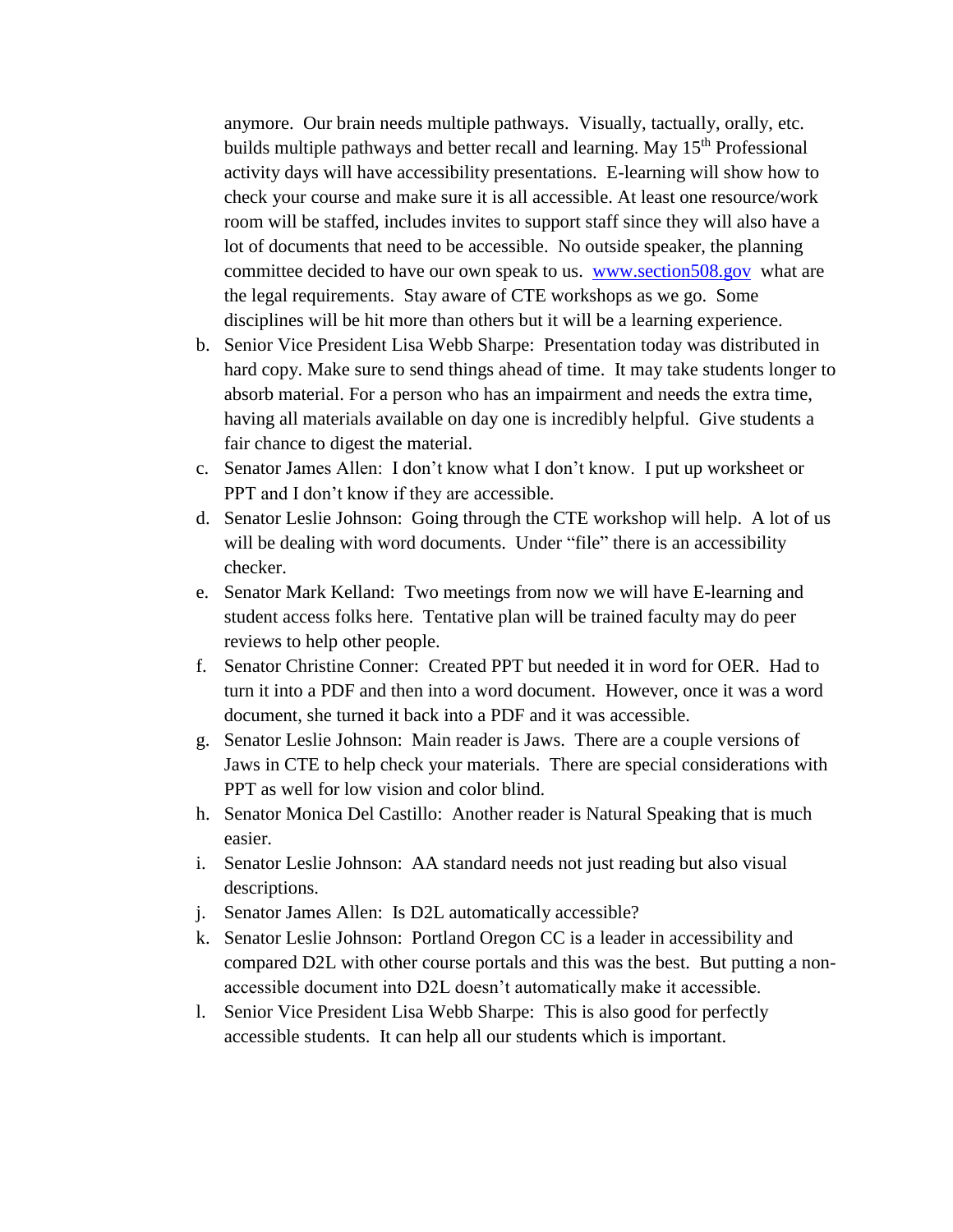- m. Senator Leslie Johnson: Lcc.edu/cte/accessibility/ First thing is accessibility to word which most of us use. It becomes a habit and easier to do after a while. There are tutorials on how PPT and word accessible.
- X. Continued Discussion of Developmental Education Recommendations (Senator Jeff Janowick)
	- a. We need to emphasize our intake process. There needs to be a discussion with students at the beginning of their college experience. But we don't want this to seem like a barrier. Some students may not want to meet with an advisor and just want to sign up for a class. If we are going to use GPA as indicator for college readiness, the concern is that this is going to tell us some students who aren't college ready and they need the discussion with an advisor. It also identifies those that are college ready and don't need a conversation. There will be a lot of people in the middle. There will be some that need a conversation and some that are college ready. How do we target them if we are only using GPA? There is a strong sense that we are firm believers in embedded academic support, but how do we make sure students get the help they need and GPA gets us there. What about the students on the margins? When it says faculty, it has to include adjunct faculty. We need to make sure whatever we are doing in terms of professional development and preparation then we need to include adjunct faculty. Not just full time and people on campus all the time.
	- b. Senator Mark Kelland: The goal is to give the Embedded Academic Support Team (EAST) good input from the senate. And since a lot of EAST is here at the senate we get a lot of feedback. We are looking to change the culture. A different mindset might be that there isn't a place for placement. We can place based off of other things. Get rid of a barrier.
	- c. Senator Monica Del Castillo: As we talk about culture change, we talk about academics and GPA as predictors. More often than not it is the things that happen outside the classroom. Hopefully, along with academic standards, we assess the other needs of the students which are often more indicative of student success. We need to look at the student holistically.
	- d. Senator Jeff Janowick: GPA is good for determining college ready but not whether they will be successful. They need support as well.
	- e. Senator Mark Kelland: As EAST makes formal recommendations they will be brought to the senate.
- XI. General Discussion of Senate Business (time permitting)
	- a. People like when we break down into smaller groups and discuss academic issues.
	- b. Senator Mark Kelland: Something that is being discussed in Curriculum Committee is CORE. This a good discussion. Is it worth looking at CORE itself and making some changes? It's been 17 or 18 years since the criteria were